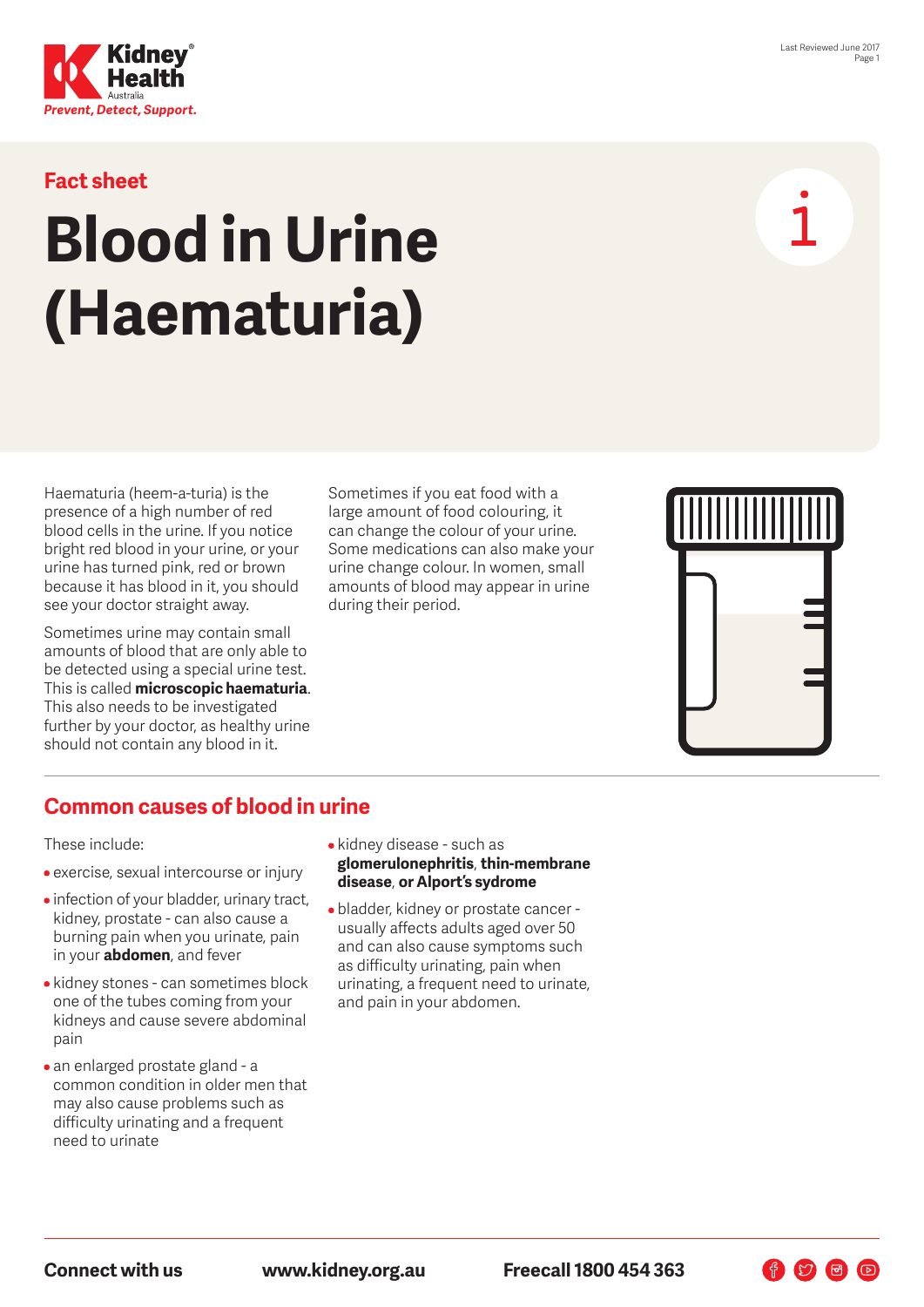# **Finding the cause of blood in urine**

When it is confirmed that you have haematuria, your doctor may ask for a detailed medical history. This may include previous urine tests and risk factors for bladder, kidney and urinary tract cancer. A physical examination may also be carried out.

Your doctor may order further tests, such as:

- a blood pressure check
- blood tests
- a **urinalysis**, which is an examination of a sample of urine
- a urinary tract **ultrasound**.

If a source of bleeding cannot be found in your kidneys, further tests may be needed, such as:

- **spiral computed tomography (CT)**, which is a special type of x-ray
- **urine cytology**, which is a test to look for abnormal cells in your urine.

#### **How is a urinalysis done?**

You will be given special instructions regarding the collection of urine for a urinalysis. This will include:

- the type of container to use you may be provided with a special container
- the time of day to collect the sample - usually first urine of the morning
- what part of the urine stream to collect - the start, end, or all of it.



### **How is blood in urine tested?**

Some causes of blood in urine do not need any treatment, while other causes may be serious. It is important to see your doctor if you notice blood in your urine, as any treatment will work better if it is detected and diagnosed as soon as possible. Test results help determine the most appropriate management options and whether a referral to a specialist is needed.



#### **THINGS TO REMEMBER**

- If you notice bright red blood in your urine or it has turned pink, red or brown because it has blood in it, you should see your doctor straight away.
- If you are diagnosed with haematuria, your doctor will likely look at your medical history and order further testing to identify the cause.
- Some haematuria may be serious and will require treatment and management so early detection is important.